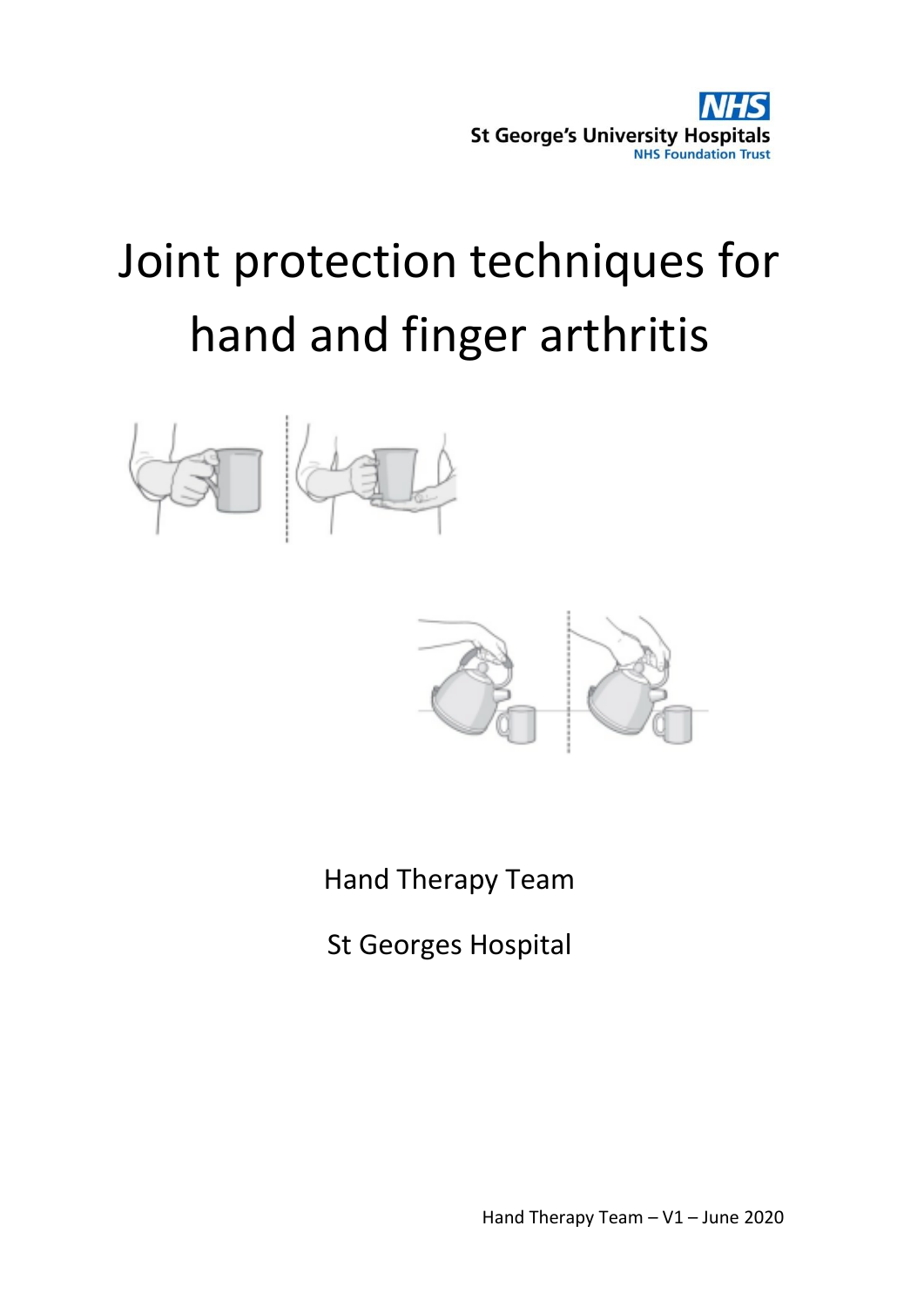

The following booklet provides you with information on how to look after the joints of your hands in the presence of arthritis. This information will help to reduce the strain put on individual joints which can lead to further joint damage or deformity.

These techniques are general principles only and you will need to consider them in relation to the things that you need to do throughout your day. If you require more specific advice regarding work, home or sporting activities, your therapist will be able to provide you with this.

## **How do I protect my joints?**

There are six basic rules for protecting your joints:

- 1. Respect pain
- 2. Where possible, use larger, stronger joints
- 3. Reduce the effort and force
- 4. Find a balance between rest and activity
- 5. Exercise in a pain free range
- 6. Avoid positions of deformity during day to day activities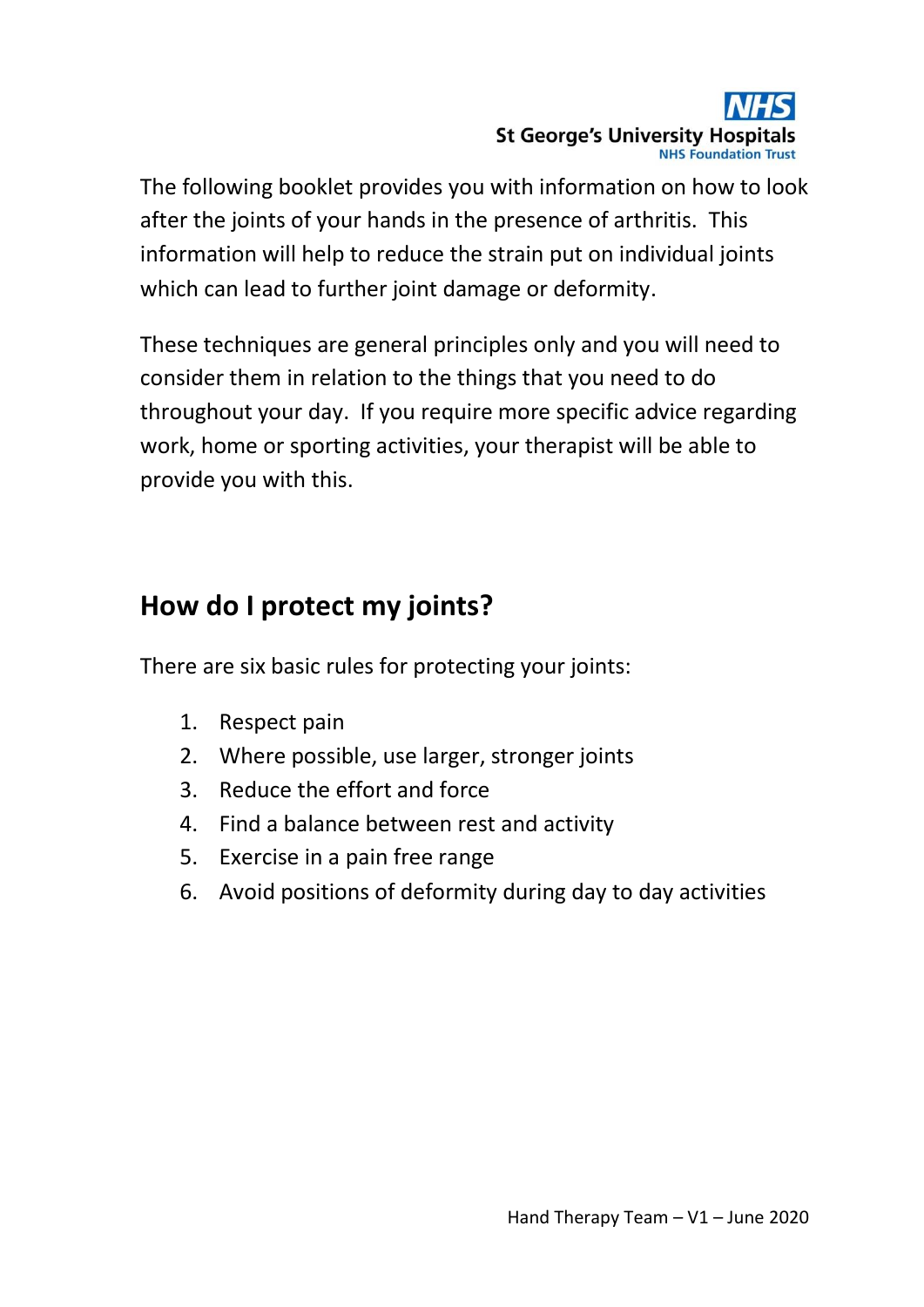# **Respect Pain**

- Stop doing an activity **before** you get discomfort
	- o It is important to take notice of your pain and to use it as a warning sign. Pushing yourself to complete an activity can often cause more pain the following day.
	- o Pace yourself. This allows you to keep doing activities that you enjoy, rather than having to give them up.
	- o Try to work out your own pain threshold. How long can you do an activity before you feel pain?
- Avoid or do less of the activities that cause you prolonged pain
	- o Try and take a break before you get pain or discomfort rather than reaching this point before stopping.

# **Use larger, strong joints**

Here are some examples and ideas of how to distribute weight and load more evenly throughout your hands and arms:

- Slide heavy objects along kitchen tops/tables rather than picking them up.
- Use your palms instead of your fingers to lift or push.
- Use your hip or shoulder instead of your hand to close drawers and doors.
- Carry a backpack instead of holding a purse in your hand, or carry bags over your forearm.
- Keep small items close to your body and try to spread the load over several joints:
	- o Use two hands and avoid excessive gripping with your thumb.
	- o Keep as much of your hand as possible in contact with the object you are carrying.
- Hug bigger objects close to your body so that the weight is better supported by your arms.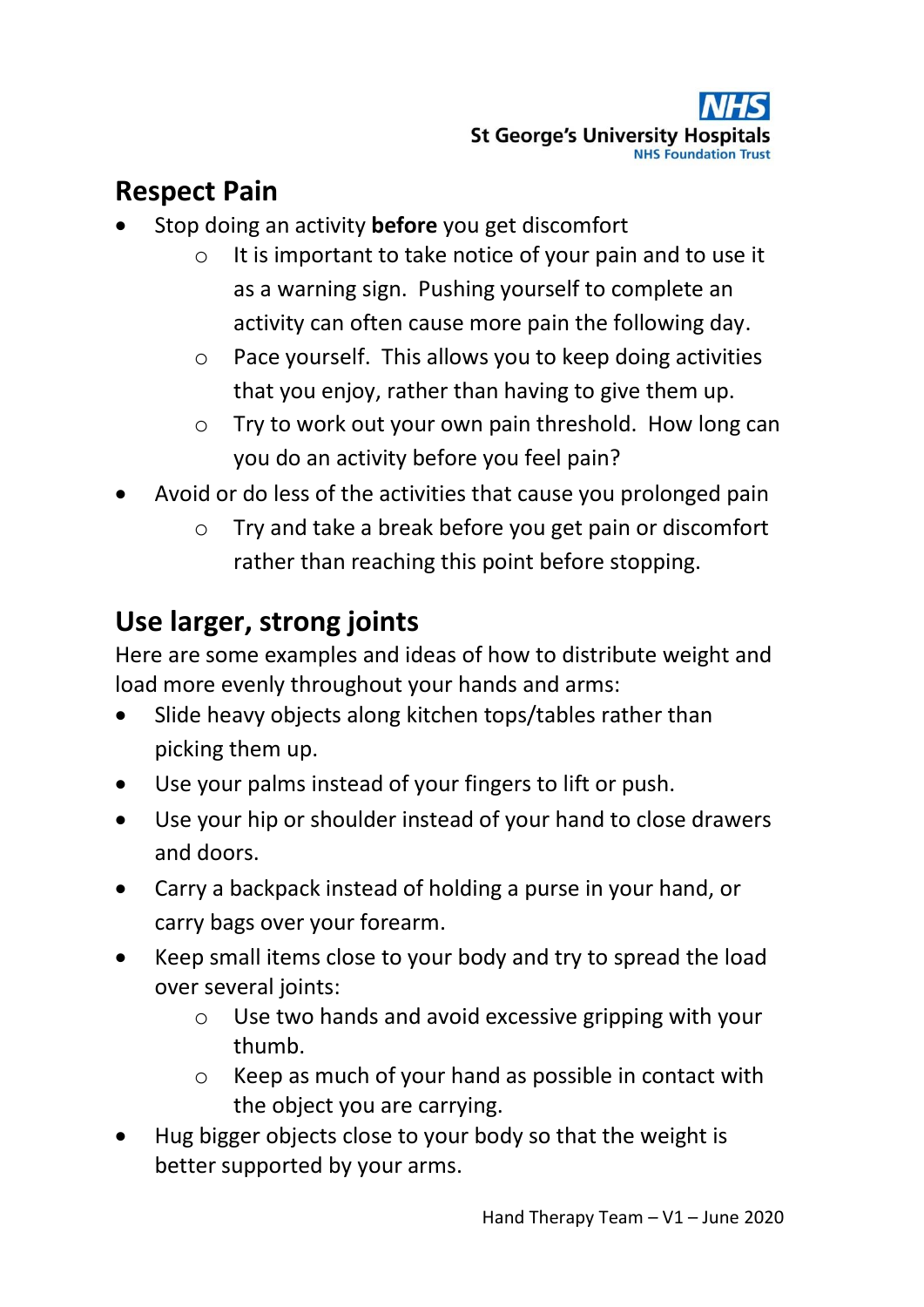**St George's University Hospitals** 









Figure One: Some examples of how to distribute loads more effectively whilst lifting and carrying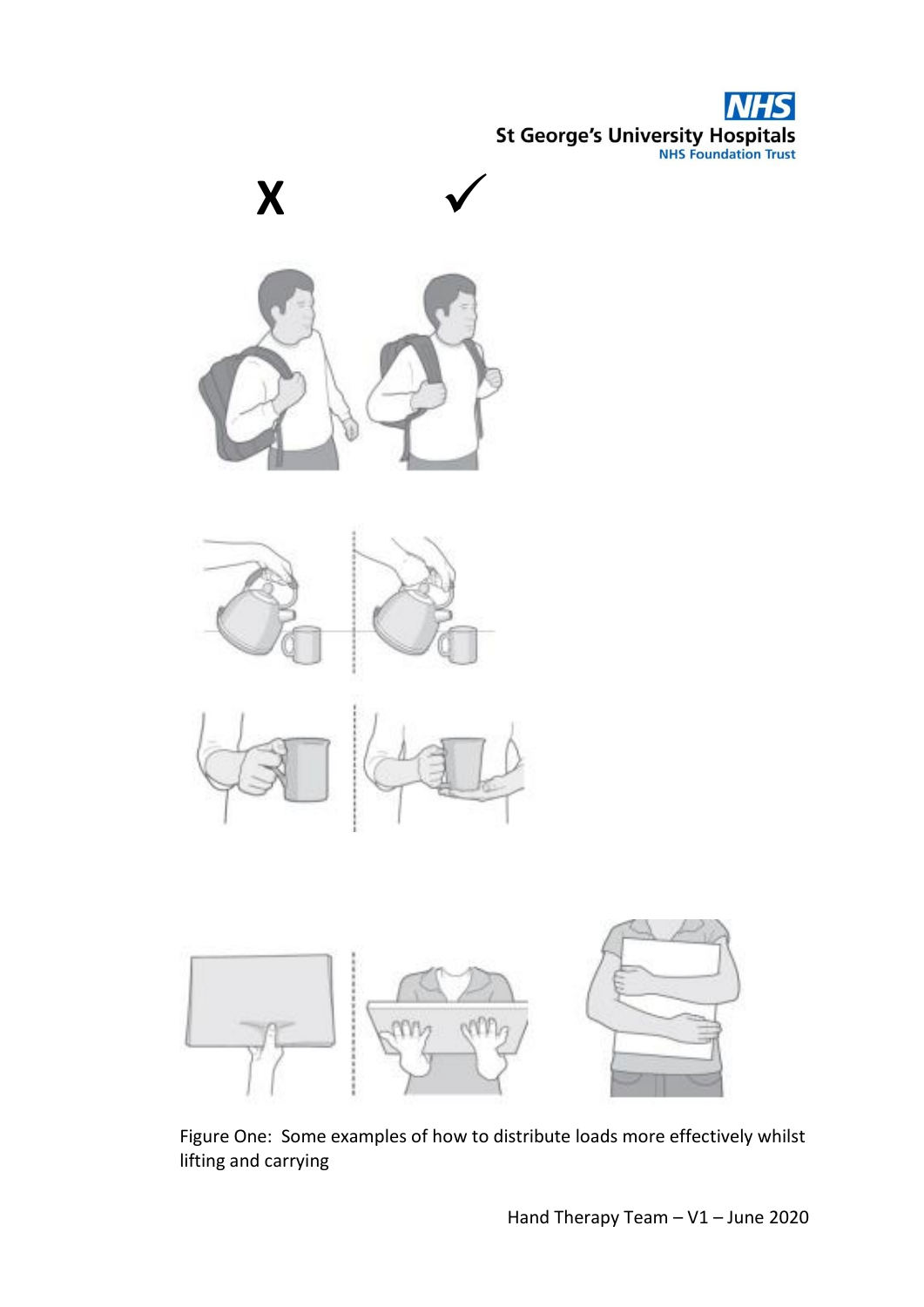

## **Reduce the effort and force during a task**

- Where possible, ask for help!
- Try and use appliances and assistive devices; these can help make day-to-day tasks easier by reducing strain on your joints – see below for some examples.
- Keep items near to where you use them so that you have easy access to them.
- Where possible, use prepared foods and freeze leftovers for an easy meal.
- Avoid low chairs and beds.
- Try to maintain a healthy body weight your GP can provide you with information and support for this.
- Try to avoid going up and down stairs frequently. Try to organise a task so that you can remain on one floor for the duration of that task.
- Try to take frequent breaks when doing activities, and if possible, reduced the amount of time undertaking an activity.
- Use padding to build up grips on items such as knives and forks or pens, to ease the pressure on the smaller joints in the hand.



Figure Two: Examples of using built up grips on day to day items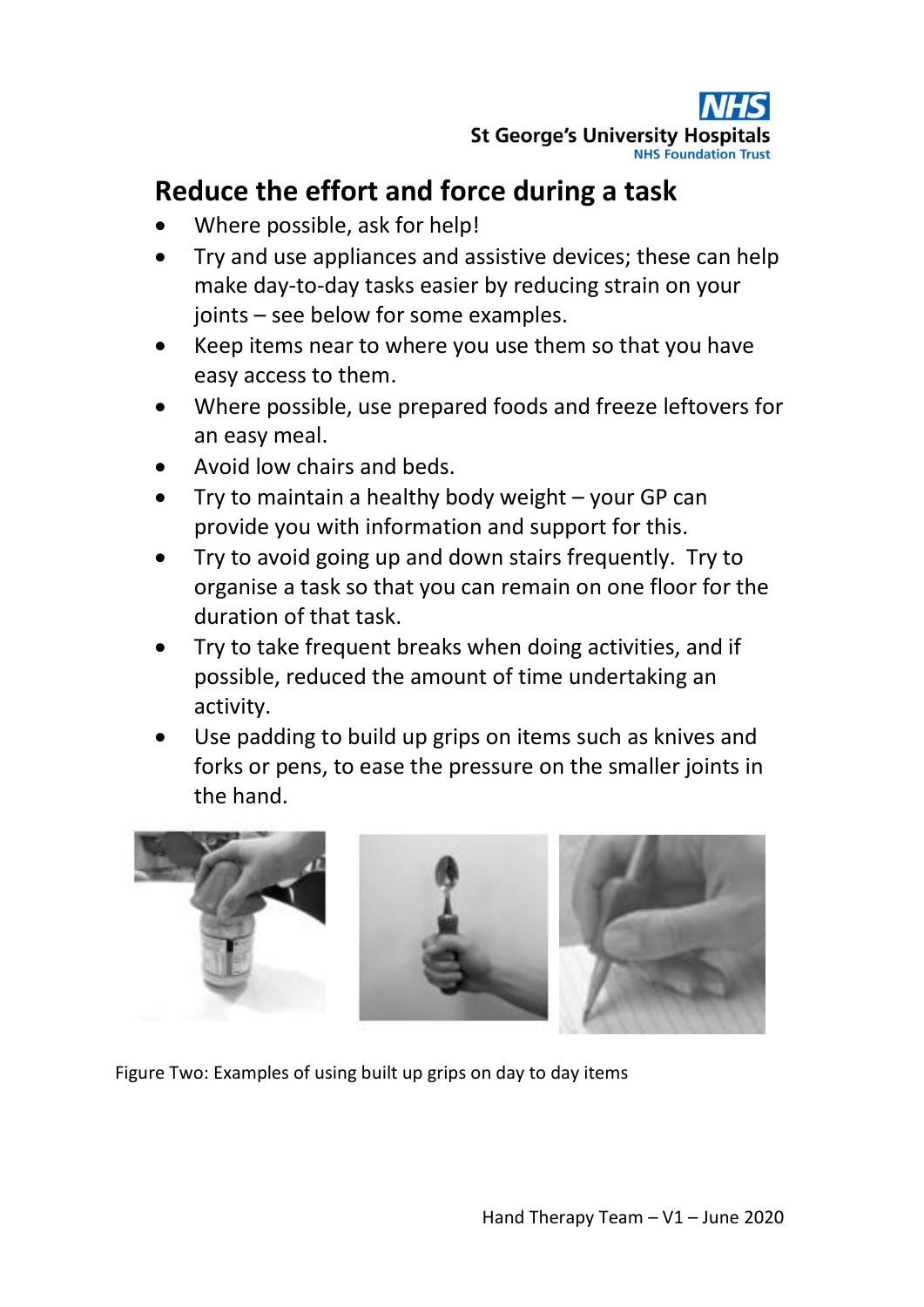## **Balance rest and activity**

Many people give up on an activity if it causes them pain. By breaking the activity down and doing a little bit at a time, with adequate rest breaks, you may find that you won't have to stop doing something that you enjoy.

Once you have developed a good understanding of your pain threshold and energy levels, try to use this guide below to manage your activities during the day.

- Take frequent breaks during an activity
- Avoid doing prolonged activities where you are unable to take a break
- Avoid staying in one position for a long time
- Alternate between heavy and light activities
- Allow yourself extra time for activities to avoid rushing
- Plan your day ahead of time and factor in rest breaks throughout your day, where possible.
- Reduce the activities that you do not need to do, or get someone else to assist you with the activity.

#### EXAMPLE

How to break up your activities:

- 1. Do some light washing up
- 2. Then fold some clothes
- 3. Wipe down a bench top
- 4. Make a cup of tea
- 5. Fold some more clothes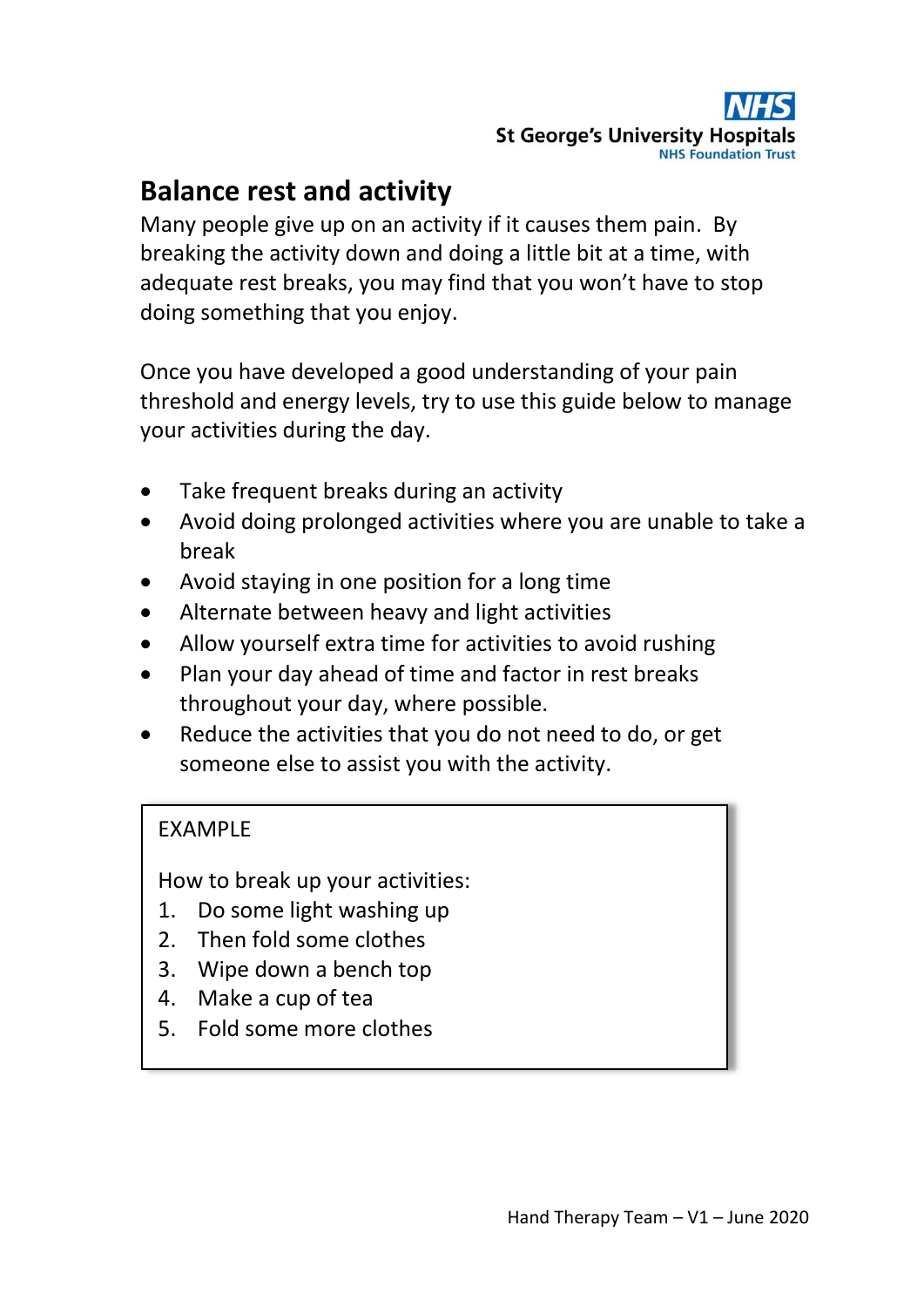## **Exercise in a pain free range**

By making the muscles around your joints stronger you are less likely to develop pain in your joints and, in the longer term, joint deformities. Exercise can also help you to maintain your range of movement and decrease stiffness in the joints.

Your therapist may give you some exercises to help maintain your movement and to minimise joint stiffness, however there are also a few exercise tips that you can incorporate into your programme to improve your movement further:

- Try doing your hand exercises in warm water as this can help to relax the muscles in your hands, making it easier to do the exercises and to decrease pain in your joints.
- Balance between exercise and rest. Don't over exercise your hands.
- Do not do any strengthening exercises if your joints are swollen and painful, or if you are having a flare up.
- If you get any pain that lasts longer than one hour after exercise, it may be that this exercise is too stressful for your joints. Discontinue the exercise and discuss it again when you next see your therapist.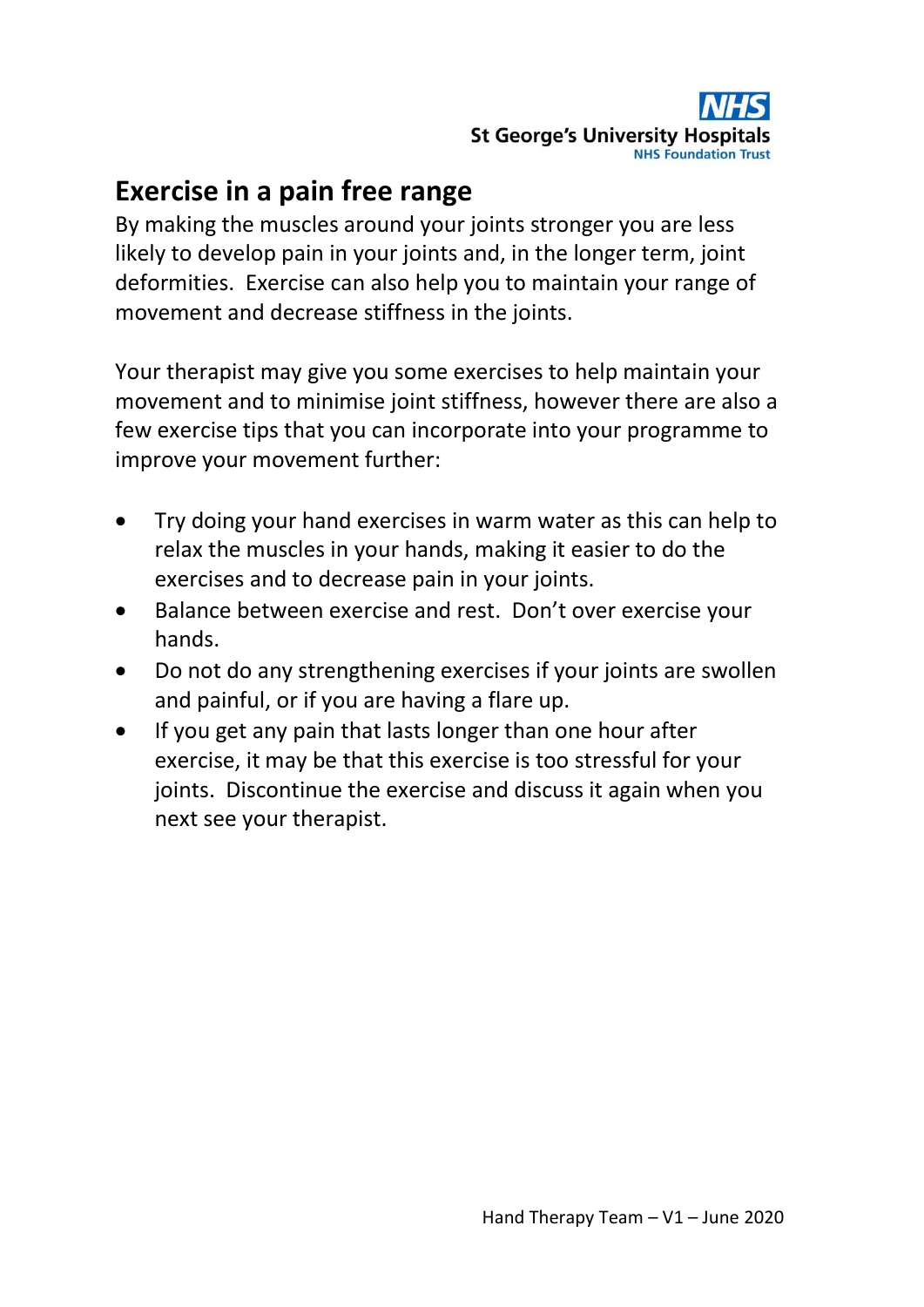

# **Avoid 'positions of deformity'**

Arthritis can sometimes cause deformities in the joints of the fingers and hands. Sometimes, by changing the way you do an activity you can reduce the strain on your joints, and potentially minimise the deformity. Examples include:

 Trying to become aware of how you use the joints that are painful in your hand. Think about how they move when you undertake certain activities. For example, think and look at what is happening to your fingers when using a tap. Are the fingers being pushed towards the little finger?

If so, this could be corrected by turning the tap on with one hand and off with the other, making sure you're always moving your fingers towards the thumb.

 Use stable joint positions where possible. For example, when you are trying to pinch an object between your index finger and thumb, try to ensure that you maintain an 'O' position with these digits and keep your wrist straight.



 Try and make sure that work surfaces are at the right height for you so that you do not have to bend or over stretch when you are working at them.

Remember the four Ps for protecting your finger joints:

- **Problem Solve:** If a task causes you pain or discomfort think about ways you could do it differently.
- **Plan:** Plan the things that you need to do for the day/week and try to space out the more demanding tasks.
- **Prioritise:** Decide whether something needs to be done today; done at all or can be done partly or wholly by someone else.
- or week, with regular short rest breaks. Try not to do the same **Pace yourself:** Break tasks up and spread them throughout the day activity for a prolonged period of time.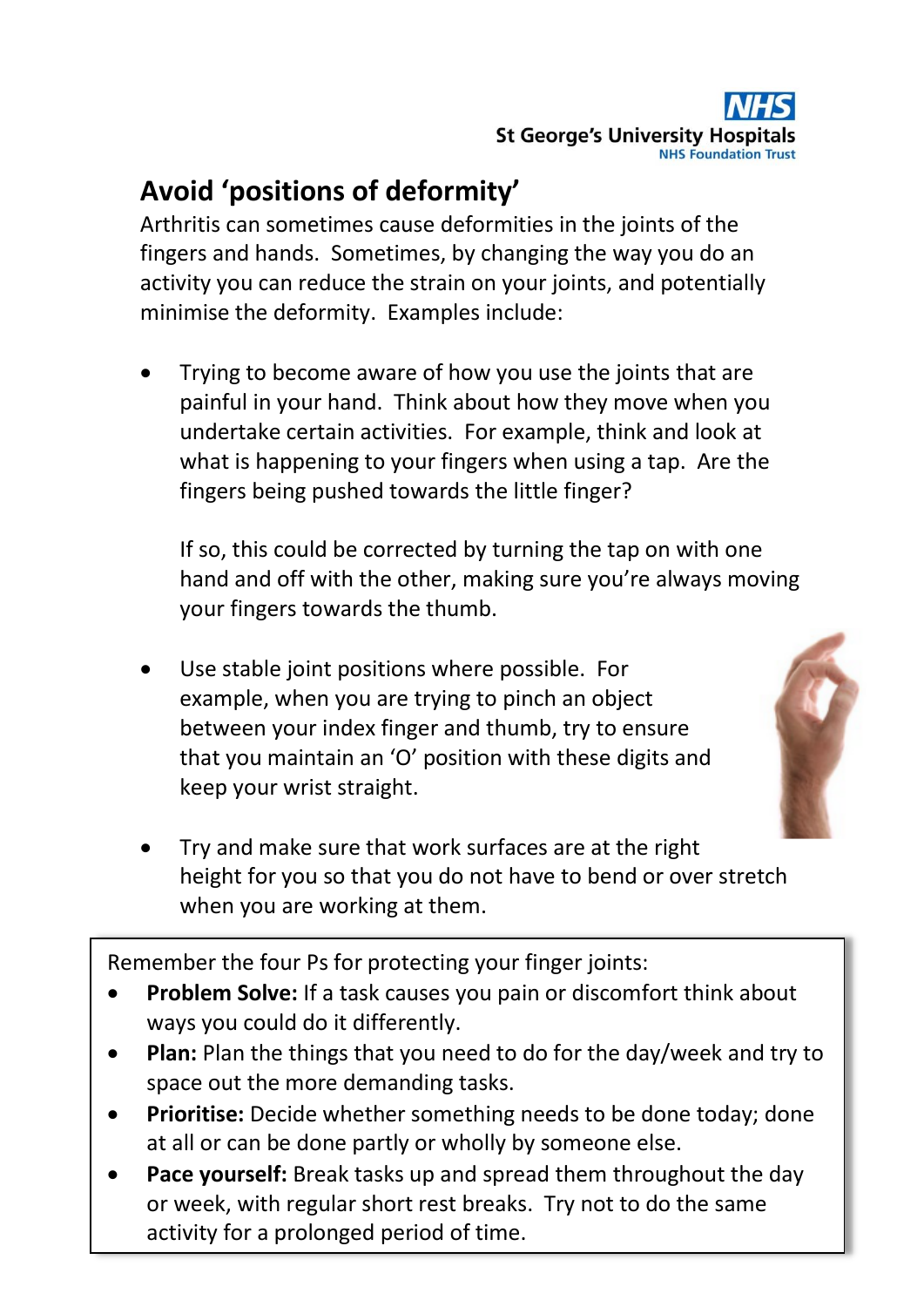## **Other ways to help yourself**

Arthritis can affect your ability to do your day to day work, leisure and household activities. As we've seen in this booklet, trying to change the way that you organise and undertake activities during your daily life can have a significant impact on joint pain, movement and function.

If your therapist has given you exercises, try to continue these as much as possible, even when you're feeling well and not in any pain. This will continue to help build up muscle strength and endurance.

If you have been provided with splints, braces or supports by your therapist, please make sure that you wear them as advised. These, in combination with exercise and joint protection, can go a long way in decreasing pain and improving function in your hand and wrist.

Where possible, try to simplify your daily tasks as much as you can. Your therapist can advise you further on ideas, techniques and assistive equipment and devices to reduce the strain on your joints and can suggest practical changes to support you in your day to day activities.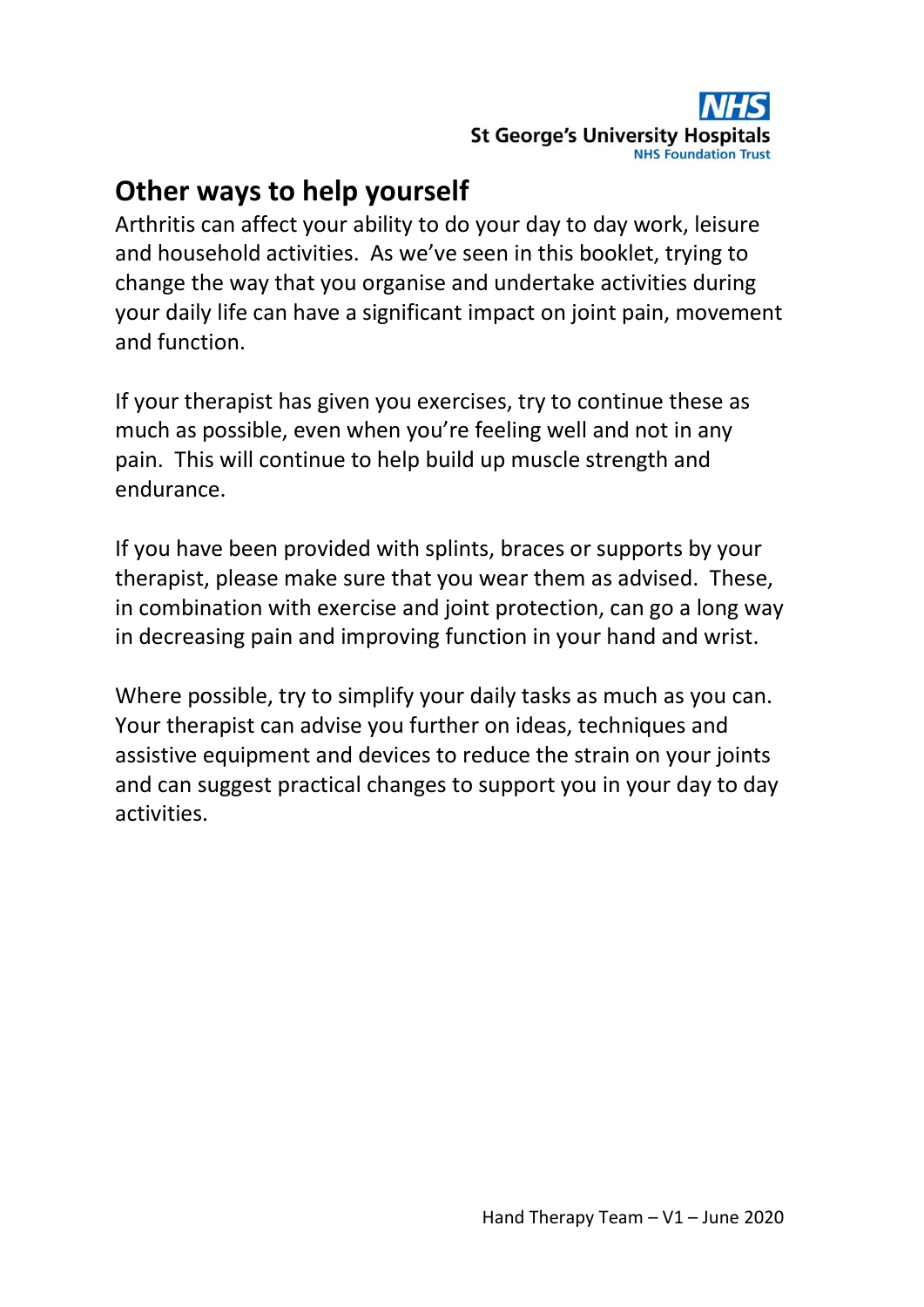## **Questions or concerns?**

If you have any questions regarding the information provided in this booklet, please feel free to discuss them with your therapist at your next appointment. For more urgent queries the team can be contacted on the **treatment enquiries** phone number listed below.

**Your therapist is** \_\_\_\_\_\_\_\_\_\_\_\_\_\_\_\_\_\_\_\_\_\_\_\_\_\_

**Treatment enquiries:** 020 8725 1038 (answer phone only)

**Appointments:** 020 8725 0007

## **Other useful information:**

#### **Versus Arthritis**

Copeman House, St Mary's Court, St Mary's Gate,

Chesterfield S41 7TD

**Phone**: 0800 5200 520

**Website**: [www.versusarthritis.org](http://www.versusarthritis.org/)

#### **Arthritis care**

Saffron House, 6-10 Kirby Street**,** London, EC1N 8EQ

**Phone:** 0808 800 4050

**Website:** [www.arthritiscare.org.uk](http://www.arthritiscare.org.uk/)

**For more information leaflets on conditions, procedures, treatments and services offered at our hospitals, please visit www.stgeorges.nhs.uk**